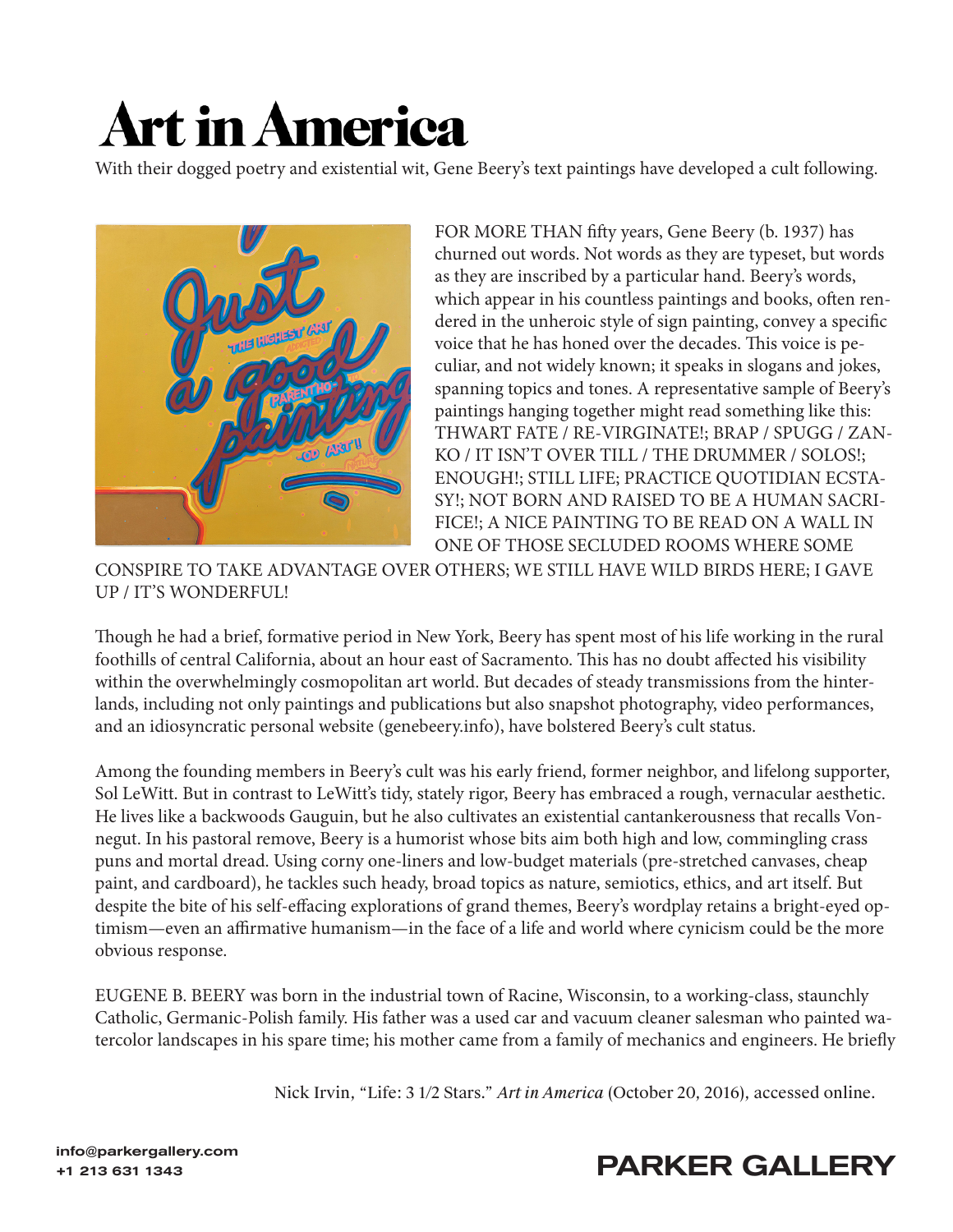attended a local Catholic university and studied industrial design—a practical, money-conscious application of his creative impulses, suited to his upbringing—but decided to focus on fine art after taking a figure painting night class. While in school, he learned about contemporary art from magazines, including *Art in America* and *ARTnews*. The magazines made clear that New York "was where the action was," **1** and so in 1959 Beery quit college and drove to the city, seeking to unbridle his ambitions from his origins and enter the ranks of the American avant-garde.

The New York art world that Beery entered was smaller than today's and, in keeping with high modernism's heroic tenor, more pugilistic. Beery set out to find where he stood, and how he could make his mark in an economy then characterized, according to Peter Schjeldahl, by "the terrible pressure for aesthetic novelty." **2** Abstract Expressionism was cresting, Pop was percolating, Rauschenberg was making Combines. Like so many young artists, Beery observed these currents at openings and in bars. But he also gained additional insights while working as a security guard at the Museum of Modern Art (where he befriended LeWitt, a fellow guard). There, he watched over works by the modernist masters (Cézanne, Matisse), noting not only their techniques but also their effects on the room. What got reactions from the crowds? What makes someone take pause in a cascade of masterpieces?

Beery noticed that one reliable way to make a MoMA visitor pause was text: "Art viewers were very interested in paintings with scraps of text, newspapers, notes like that," he said in a recent interview with painter Joshua Abelow. "Words are a tool of the visual art experience; see Magritte, Stuart Davis." **3** But the "visual art experience" that interested Beery included words written by institutions as well as by artists: explanatory wall text, pamphlets, and signage generally. Sometimes in the gallery you read more than you look.

Beery was especially inspired by one particular MoMA sign that he saw affixed to a kinetic sculpture by Jean Tinguely. In Beery's telling, he encountered the sculpture on a day when it was malfunctioning. The museum had shut it off and hung an OUT OF ORDER. Beery was amused by the sign's apparent incorporation into the assemblage artwork. The scene became the sort of dry, one-note jab at high culture's stuffy mores that makes for a quintessential *New Yorker* cartoon. What's more, the sign's sober, functional design stood out in what Beery has called the "spectral glut" of painterly pyrotechnics evident throughout the museum. **4**

The slippage of signs from commentary into content would prove the basis of Beery's entire career. A gleeful prod, aimed at "proper taste," would become his main mode of delivery. His first show in New York was a 1962 juried open-call exhibition at MoMA titled "Recent Painting U.S.A.: The Figure," to which he submitted a salvaged Masonite slab, uniformly painted drab gray, with four biomorphic cutouts labeled ARM, MRA, BREAST, and TSAERB (*Strange Device Still Untested*, 1960).

Within an otherwise conservative figure painting survey, Beery's quirky linguistic play and bizarre forms piqued the interest of at least one observer: Max Ernst. The German émigré eventually helped score Beery a slot at Alexander Iolas Gallery, which represented European Surrealist statesmen such as Ernst and Magritte, but had also held formative shows for younger artists such as Yves Klein, Ed Kienholz, and Andy Warhol. There, in 1963, Beery debuted his first all-text paintings, rendered in black on salvaged Masonite. One of these works, *Out of Style* (1961) reads: SORRY / THIS PAINTING / TEMPORARILY / OUT OF STYLE / CLOSED / FOR UPDAT-ING / WATCH FOR / AESTHETIC REOPENING.

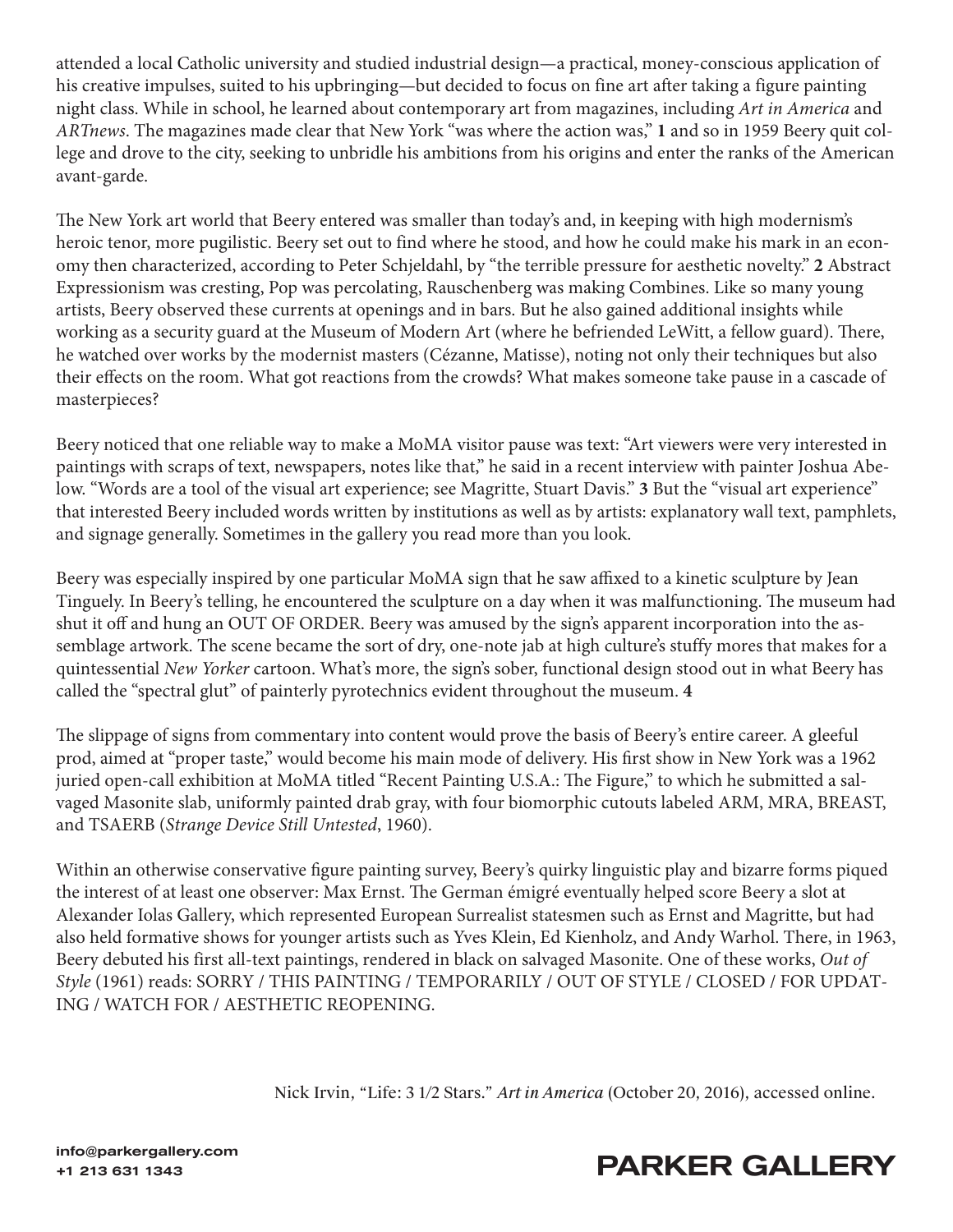This early work contains the kernel for most of what Beery has produced since. Its gruff capital letters, applied with measured yet idiosyncratic brushwork, would become Beery's go-to lettering style. The blunt self-awareness of the text also established a tone that Beery has maintained. The Iolas show featured several other jokes on canvas. USE THIS / AS A PAINTING / IN AN / AESTHETIC / EMERGENCY ONLY, one read. Another stated: THIS PAINTING MAY / ALSO BE UTILIZED AS A / PANEL IN A WALL FOR / BUILDING A PIGEON COOP / OR A â??â??â??â??. But as *Out of Style* shows, Beery's humor could have a scathing edge, reflecting, perhaps, a young artist's anxiety in the presence of greats. *Out of Style* shows a morbid awareness of the brief shelf life of most artists' careers, many artists' lives, and the fickle ebbs and flows of attention that sustain them.

These concerns were (and are) commonly discussed in the social circles around art, but rarely had they been so explicitly made the subject of artworks. Ad Reinhardt had taken up this theme in his "How to Look" comics, but he famously divorced his satirical output from the "serious" work of his paintings. To do otherwise would be gauche—and that's exactly what Beery decided to be. Starting with his first gallery show, he made a habit of calling the bluffs of the reigning aesthetic elite—the language, themes, narratives, and behavior with which it ascribed and accrued value—while retaining an earnest faith in art-making itself. At Iolas there were no sales, no reviews.

It would take several years for the rest of the art world to tune in to the kind of text-based, reflexive critique that Beery was offering, and when it did, other players were at the forefront. Conceptual art, and its preoccupations with semiotics, formal austerity, seriality, and the critique of institutions, would gain traction only later on in the '60s, albeit with a more academic inflection, and scrubbed clean of any trace of the artist's hand.

BEERY'S DISCOMFORT with the New York art world's politics, posturing, and raucous lifestyle proved untenable: in the same year as his solo debut, he quit the city, leaving his Hester Street loft full of works, a handful of which were salvaged by LeWitt, who lived upstairs at the time. **5** He returned to Wisconsin for a spell, met and married his lifelong partner, Florence, and eventually moved to central California—first to Petaluma, where he commuted to San Francisco to drive cabs, and then to Sutter Creek, where he built a studio, raised a family, and continues to live to this day.

One might suspect that Beery would have found some kinship with West Coast Conceptualists like John Baldessari and Ed Ruscha, whose earliest experiments in text, humor, and meta-painting commenced some years after Beery produced his first major works. In fact, Beery's paintings traveled with work by Baldessari and Ruscha, among others, as part of the series of "Numbers" shows that Lucy Lippard organized in the early 1970s. Yet having withdrawn from the New York art world, Beery made few attempts to ensconce himself in the burgeoning Los Angeles scene.

In Petaluma, far from the "spectral glut" of New York that he parried with austere gray panels, Beery developed a bolder, more expressive palette, leading to his most formally virtuosic works. His fixation on art about art loosened, and he began to incorporate themes from his new, more placid life—chiefly his proud role as a family man, and his proximity to nature. *Just a Good Painting* (1970) typifies these expansions. It includes multiple layers of text, each distinguished by a bold graphic treatment. The work's title reads in huge, schmaltzy cursive, radiating hard-edge bands of color. A second phrase, THE HIGHEST ART / PARENTHO- / OD ART!, appears in pink and blue capital letters, with even strokes of orange cutting off their peaks. A third, fainter text, rendered

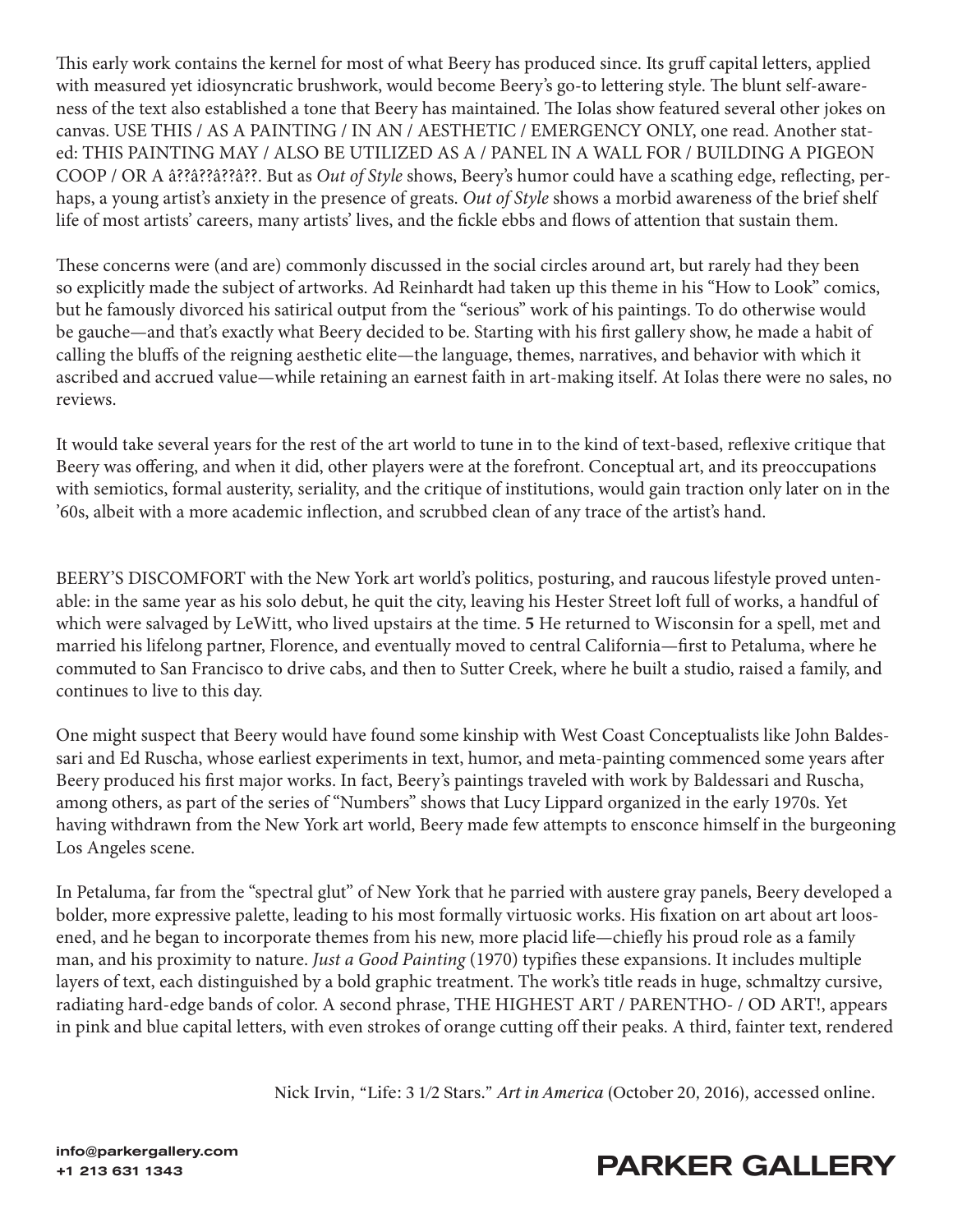in orange, is tucked in the bleed between bigger words. It reads: ADDICTED / TO / NATURE. The whole composition is oddly cut off at the right, and the texts appear on top of a mustard-brown field that is suffused with dots of pigment. It's enamoring in its expert queasiness.

Beery's work was wide-ranging during this period. Beery often calls himself a "visual percussionist," suggesting that the rhythm and sequence of simple elements are what produce interest. He indulged in hallucinatory formal experiments, and he began to advance a beguiling, insular poetics—a phonetic dance of puns, whimsical phrases, and neologisms. In *Experience Shows* (1970), he toys with letterforms and paints the same letters repeatedly until they hover on the edge of legibility. Fragments of landscapes appear in some works. Constellations painted from star charts are just visible in others. In *The Ethical Crisis Playoffs* (ca. 1970s), he concocts a tournament bracket of artist tropes, including COCKY YOUTHFUL SNIPPETS (in orange); REVOLUTION-ARY, EVILUTIONARY, INVOLUTIONARIANS (in black); and ELECTRONIC MEDIA-OCHRE SERENITY CONFABULATORS (in purple). The final round comes down to JOLLY WED COPULATORS (red) versus KICKY HERINITE NODDYS (blue), but the champ remains undetermined, a blank space circled by cartoonish exclamatory lines.

Similarly inventive sequences can be found in Beery's many books. (LeWitt provided the funding for dozens of these publications in the '70s and '80s.) Beery tends to treat each page like a text painting made with a Sharpie. Many of the spreads in *Art Test* (1987) are devoted to a search for a "universal art symbol" on the level of [heart] for love, or â?® for peace. Page after page is filled with inscrutable squiggles and commentary on various approaches to iconicity (A FINITE IRREPRESSIBLE / SPECIFIC AESTHETIC VISUAL- / IZATION OF A BINOCULATE / PRETZEL AS A HEURISTIC / SUGGESTION IN QUEST OF / THE UNIVERSAL ART SYMBOL. Such books allow Beery to twirl an idea repeatedly, free from the restrictions of a single-panel painting. *Manifesto!* (1978) pairs seemingly earnest declarations of art's function and merit with increasingly cheesy puns on "manifesto" (MANY FATSOS; MIGHTY SPENT JOKE).

Along the way, Beery's paintings came to look more like the pages of his books: black on white, quickly executed. By the 1990s, his exuberance transferred from focused, intensive technical labor to rapid-fire production. As he told Abelow, "the ideas were coming so fast I wanted to get them down before they slipped away or I got a better idea." **6** More and more, he pared down the expression of these ideas to black acrylic on starchy, pre-stretched canvases from Walmart (there are no art supply stores in Sutter Creek). This is mostly how he works today. Each whim gets a canvas, usually small. Sometimes they are as succinct as STILL LIFE, A POEM, or VIBRASTROPE; others continue his penchant for enumerative lists, like *Still Champions!!!* (1994), which pits cars against various types of roadkill (AUTO DRIVERS 8; SKUNKS 0). He treats his paintings unpreciously and sometimes repeats phrases from work to work. Ambiguously dated canvases pile up in his home. When the weather is good, he paints outside and hangs finished pieces on the exterior of his house.

IN A WAY, Beery's current unfussy mode of making retains elements of Conceptualism's early dream of dematerialization, and its critique of art's commodification. Whereas more canonized Conceptual practices eventually calcified into the very type of rarefied, marketable art objects that they had set out to dismantle, Beery retains the attitude that it's the idea that is precious, not the thing itself. Of course, it's somewhat ironic that he expresses this attitude through painting—arguably the most salable medium and a frequent target of Conceptualist attacks. But his recent fast-and-loose production upsets painting's presumed sanctity and value.

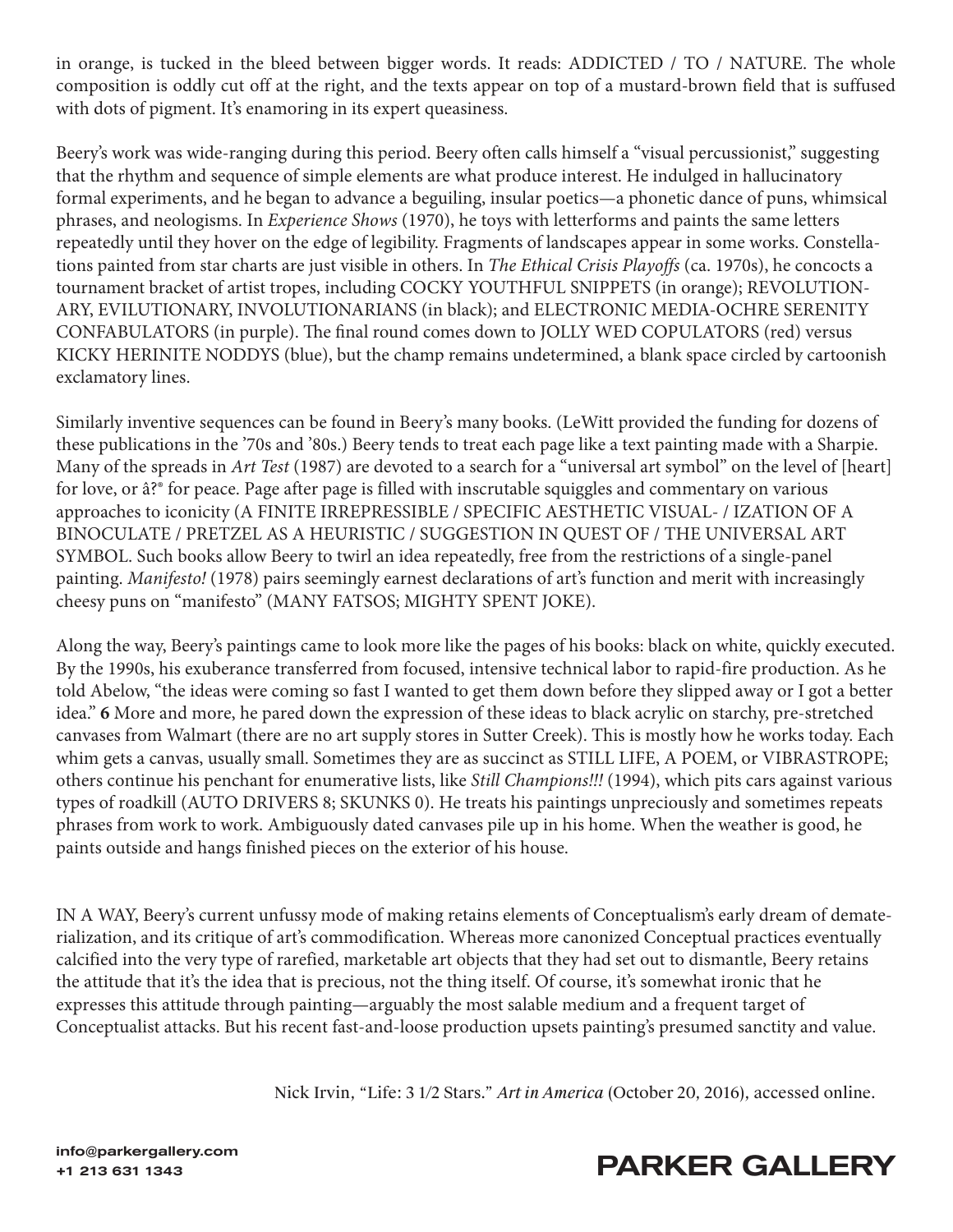The recent work makes the most sense when viewed serially. The flow of thought can accumulate into something more powerful than what can be conveyed on any one canvas. Beery often calls himself a "visual percussionist," suggesting that the rhythm and sequence of simple elements are what produce interest. Still, he delights in specific moments of painterly gesture, compounding the transcendence of idea art with the immanence of looking: he will work his letters over, smudging, redrafting, and redacting lines, betraying precision and intention beneath their apparent slop. Such moments help his work emit a humanity that is alien to both Joseph Kosuth's cold analysis and Baldessari's ironizing distance. Beery's works remain flawed, vulnerable, warm.

At the time of this writing, Beery's place in the canon remains somewhat tenuous, but things are looking up. He has yet to have a museum show, but a younger generation of artists, curators, and gallerists continues to join his cult. Abelow is perhaps Beery's most vocal advocate. He evangelized about the older painter at length on his blog and presented Beery's work at Baltimore's Freddy gallery. Lower East Side galleries like Bodega and Simone Subal have all paid homage to Beery, by including his canvases in group exhibitions. There's a strange prescience in Beery's succinct, easily disseminable, junk-heap poetics that seems ready for the Web. Beery's text paintings also hang well, it turns out, alongside works by younger artists such as Nicholas Buffon, Lily van der Stokker, Mathew Cerletty, and Abelow. He's a loopy grandpa we never knew we had.

But for Beery today, success is not measured by visibility or influence. His life isn't about wine and cheese, but "Beer and Peaches," as the title of one 1991 painting goes. This became clear to me when I made the drive to visit him this past August. Looking around while Gene fixed us sandwiches, I realized that, in a sense, his works are not made for the white cube—they are made for the ranch, for his grandkids, for Flo, who passed away last year. Above his sink hung a quadriptych listing the first names of Beery family members—but even here, Gene's penchant for pedantics showed in the "key": THE BEERY FAMILY'S / FIRST NAME PORTRAITS. / IDEAL PRO-PORTION / AXIOM. / RELEVANT MYTH. To the left, above the fridge, was a "formal portrait" listing their post-office-box address. It became clearer why Gene's snapshot photography has been so central to his website, and to recent exhibitions—paintings resting on the sofa, he and his family playing games in homemade masks, paintings wrapped on the wall on Christmas Day. The work thrives on-site, "art into life."

Later, we drank beer in folding chairs under a tarp in the yard, looking at an arrangement of "T-shirt paintings" (showing shirts adorned with slogans) Gene had composed on the side of his home. We talked about his professional regrets, and his "what-ifs," but mostly about his pride in a career built on his own terms. A 2014 painting offers a retrospective assessment: life [three] ½ [stars]. He told me, "in the city you don't get a full slice of life. You don't get a true sense of death, either—out here, you learn to live with death, and you learn to live with beauty, too." Crickets chirped; a deer walked by; one T-shirt, its right arm extended, read: I DON'T WANT TO THINK OF ANY LAST BREATHS!

Nick Irvin is a writer based in New York.

## **Endnotes**

1. Gregor Quack, "Interview with Gene Beery," July 2016, jan-kaps.com.

2. Peter Schjeldahl, "Hartford: Echoes of the '60s," *New York Times*, January 27, 1980.

Nick Irvin, "Life: 3 1/2 Stars." *Art in America* [\(October 20, 2016\), accessed online.](https://www.artnews.com/art-in-america/features/life-63215/)



## +1 213 631 1343<br>+1 213 631 1343